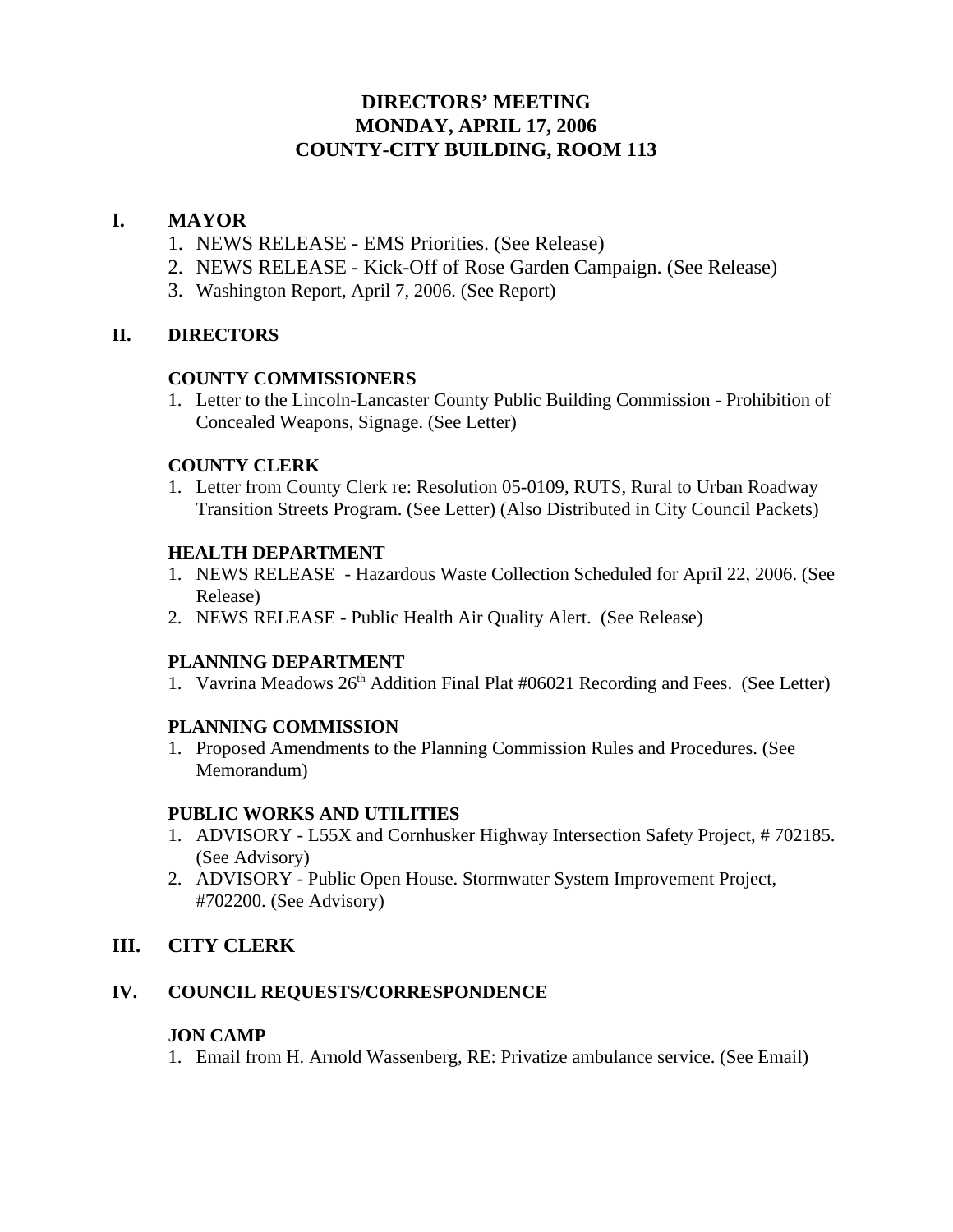- 2. Email from Roberta Poppe, RE: Thanks for all work on the ambulance service. (See Email)
- 3. Email from Anand V. Rau, RE: New proposal for responsible driving in Lincoln. (See Email)

## **ROBIN ESCHLIMAN**

1. Request to Steve Hubka, Budget Officer - RE: Weeks ago the City currently had deficit of \$6 million-What is it now? - RFI#4 - 04/12/06

## **DAN MARVIN**

1. Response from Marvin Krout, Planning Director, RE: RFI #2 - 04/06/06. Annexation Agreements. (See Response) (NOTE: Also listed on the Director's Addendum for Monday, April 10, 2006)

# **PATTE NEWMAN**

1. Email expressing courtesy by city employees. (See email)

# **V. MISCELLANEOUS**

- 1. Email from 3612 South 75<sup>th</sup> Street RE: Weapons and Community. (See Email)
- 2. Letter from The Lerner Company, Dennis Thaemert, RE: Thanks for a very positive experience. (See Letter)
- 3. Letter from LeAnna Shike, RE: Thanks for opportunity to speak at City Council Meeting. (See Letter)
- 4. Letter Regarding Concealed Weapons Law. (See Letter)
- 5. Article Received Complimenting Lincoln's Recycling. (See Article)
- 6. Email from Tammy Hurlbut, RE: Return the ambulance service to private company. (See Email)
- 7. Email from Zemis Sedriks, RE: Oppose change of zone #06012. (See Email)
- 8. Letter from Fred L. and Janet M. Matulka, RE: Ambulance reforms? (See Letter)
- 9. Email from Wayne Boles, RE: Award to companies of Telesis, Inc. (See Email)

Emails/letter in support of relocation of Glenn Hillhouse's CARSTAR business:

- (10) Email from Darin Rich. (See Email)
- (11) Emails (2) from Bill Fagerberg. (See Emails)
- (12) Email from Robert Schurtz. (See Email)
- (13) Letter from Earl Carter Company. (See Letter)
- 14. Emails from Terry Bundy, LES, RE: Laramie station stockpile status and graph. (See Emails)
- 15. Letter to Bob Boyce from Mayor Seng, RE: Enthusiasm for bike lanes plan. (See Letter)

# **VI. ADJOURNMENT**

**W:\FILES\CITYCOUN\WP\DA041706.wpd**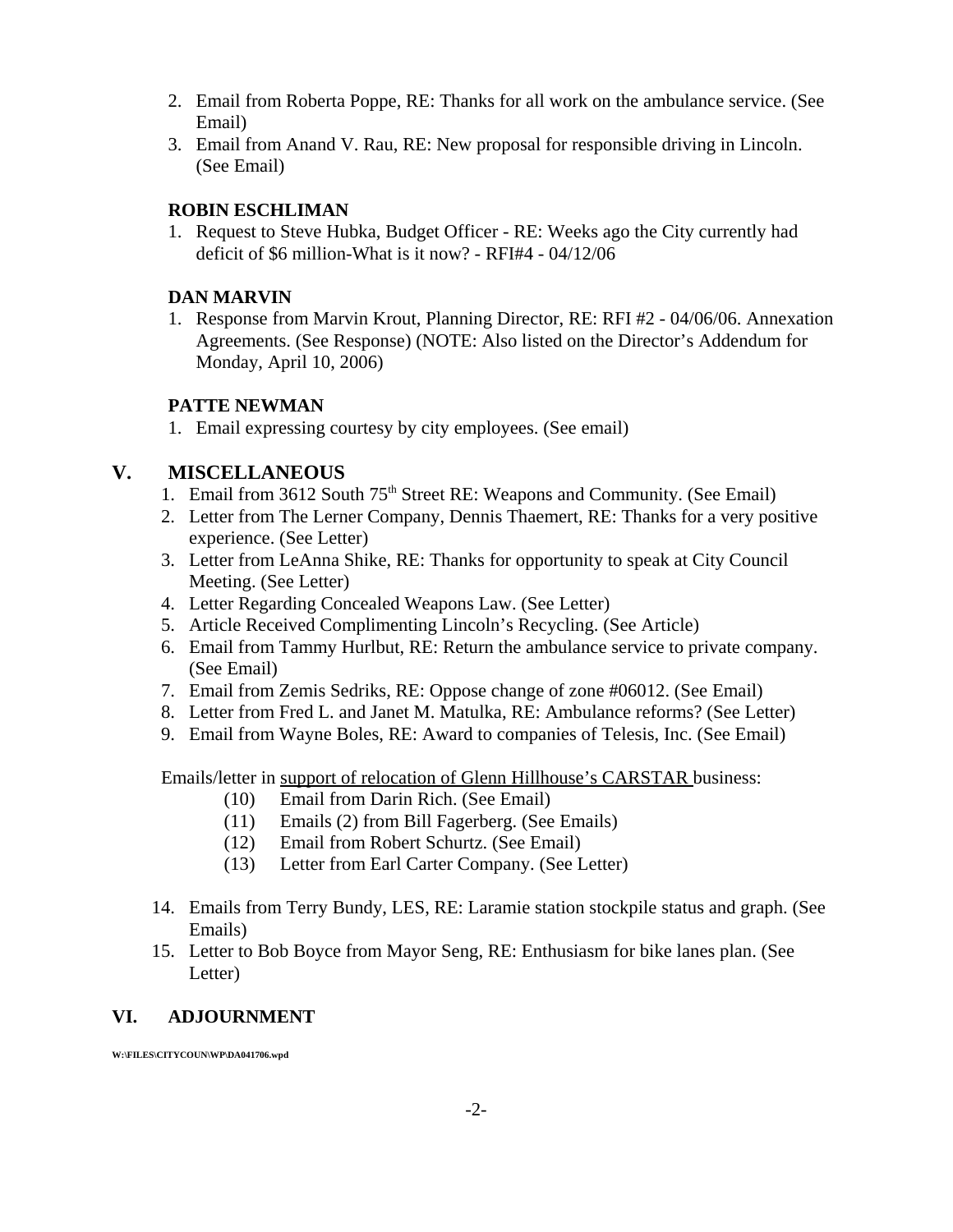## **DIRECTORS' MEETING MINUTES MONDAY, APRIL 17, 2006 COUNTY-CITY BUILDING CONFERENCE ROOM 113**

**Council Members Present:** Ken Svoboda, Chair; Patte Newman, Vice-Chair (arrived late); Dan Marvin (arrived late), Jonathan Cook, Robin Eschliman, Jon Camp, Annette McRoy.

**Others Present:** Mayor Coleen Seng, Mark Bowen, Rick Hoppe, Darl Naumann, Ann Harrell, Mayor's Office; City Clerk Joan Ross; Dana Roper, City Attorney; Directors and Department Heads; Tammy Grammer, City Council Staff; Deena Winter, Lincoln Journal Star Representative; and Coby Mach, LIBA.

# **I. MAYOR -**

Mayor Coleen Seng updated Council on the Sex Offender Ordinance that she asked them to put on pending a while back. The Legislature passed LB1199 and the Governor signed the legislation last Thursday. The bill makes a number of changes regarding sex offenders including some guidelines on residency restrictions, the bill prohibits communities from enacting restrictions of more than 500 feet from schools and day-cares. Noting, as you may recall the proposal ordinance that you put on pending had 1,000 feet from schools. We are working right now with Police Chief Casady and the Law Department to bring our proposal into conformance with the new State law which she asked them last Wednesday to do. So, in the next couple of weeks you should have it. She really wants to thank the Legislature for listening to their concerns, she does believe it helped that we had one drawn up and placed it on pending that gave them some empathized to move on. But, what they did they spent an awful lot of time pushing for the uniform State-wide Law on residency and then they responded to other suggestions and she believes that the new State-wide standards are going to solve some problems that we asked them to address.

Regarding EMS, last week we began discussions about the implementation of Jon Camp's Committee recommendation for the EMS System. The steps that she's taken and what she has asked to get these recommendations moved forward, she has appointed a working group to meet weekly and coordinate the implementation and that group will include Fire Chief Mike Spadt, Finance Director Don Herz, Dave Engler of the Fire Union and Rick Hoppe, her Aide. They're tasked with implementing the newest changes that are called for in the report, we have been working on some of the changes that were recommended and we have already been working on those for some time. We already have and will continue to work with the Federal and State representatives to increase the medicare reimbursement break. The fact is that the Federal Government pays only about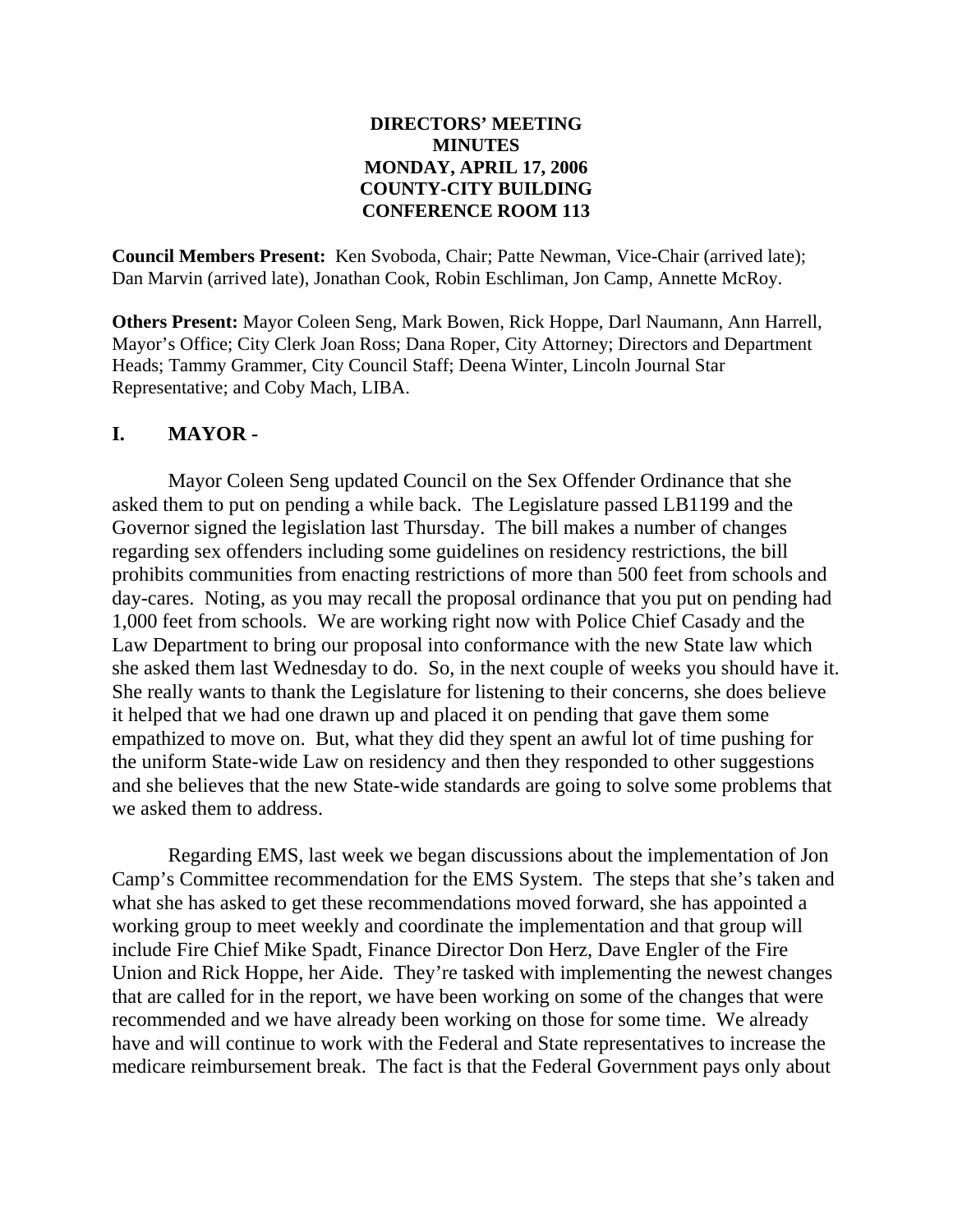55% of its bill to transport medicare patients and that's one of the main reasons why the ambulance service is in the financial bind. We have encouraged our congressional delegation to increase the Federal reimbursement rate to ambulances which is one of the items that she stressed when she attended the U.S. Conference of Mayors back in January when she was in Washington. She has prepared a follow up letter to Congressman Jeff Fortenberry updating him to the seriousness of the situation and the importance of improving the medicare rate to cover the actual cost of the transport which we've talked about before but this is an actual letter so he can have it to work from. They started discussions with the County Board regarding EMS service outside the city limits last year one recommendation was to implement on the vehicle locator technology. As we begin discussions of the Capital Improvement Plan the technology system has been included, contact with the hospitals have been made and we are scheduling a meeting to discuss a potential relationship in patient building.

Mayor Seng called on Fire Chief Spadt to give Council a progress update on some other items that are in the report. Fire Chief Spadt commented we are taking this report very serious in working with Dave Engler through some of these issues and ones that we can implement immediately we have done so like stand-by service. We have been trying to do a blend of that with on duty staff, where previously it was all done with overtime payments and rehired people. We are working on paperless system which we have changed our reporting system some time back and working with the hospitals and our billing agency to make that completely paperless. Billing discussions which is a big component and in the report that many other recommendations hinge upon that being suggested and possibly being done. We have a meeting with myself, Joan Anderson who is the Executive Director for EMS Inc., and the two CFO's at the hospitals to discuss the possibility of the hospitals providing billing services for this ambulance program which is currently done with a group out of Michigan. Increasing our medicare reimbursements and performance, Nebraska is a little bit different than anybody else in the rest of the country and we are trying to suggest to the Nebraska carrier that maybe we do things like the rest of the world that would increase our possibility for revenue. Have been discussing response time measurements. As the Mayor mentioned we've had on going discussions with the County and very successful discussions with the County in making improvements out there. Other items in the report, they're going to take some time in dealing with labor and negotiations and those sort of things. We're trying to implement as many things as we can within the department that we have the ability to do.

Mayor Seng stated the remaining issues in the report are going to need Council approval, so she's anticipating that Jon (Camp) will probably be introducing ordinances with the following changes that cannot be done from the Administration side. The report called for establishment of the fee structure for all non-transport calls, it was determined that some calls to EMS were for medical assistance that did not result in transport such as calls to have the City paramedics help move patients and the committee felt someone should be billed for those calls and that is going to require Council action. A 22% rate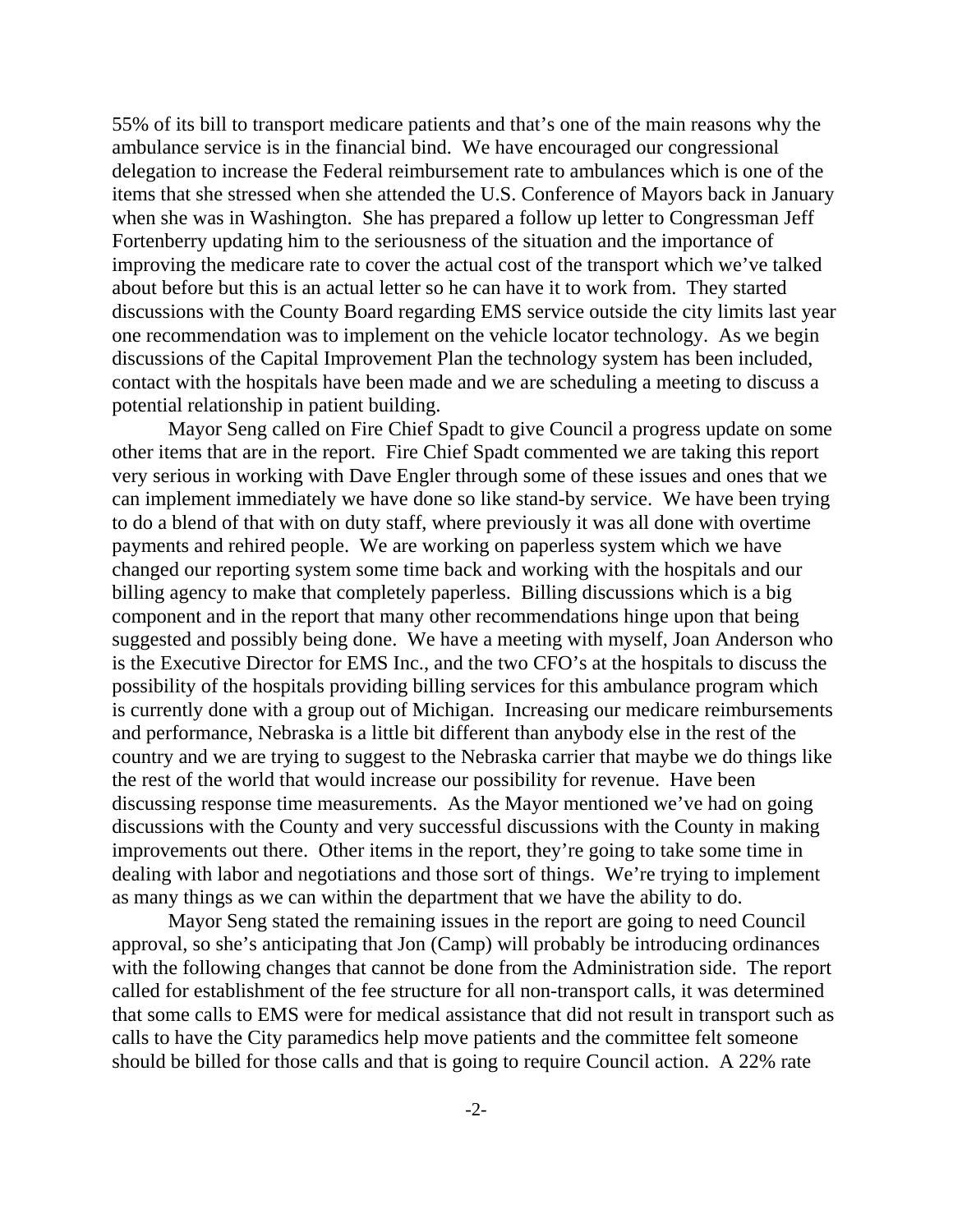increase for service was proposed and this cannot be done administratively, so she's assuming Jon (Camp) that you're probably going to do that since this was your committee, you'll need to introduce an ordinance for Council consideration. The Medical Oversight Committee, EMS Inc., is currently funded by the Fire Department and local agencies and the report recommends that user fees be imposed specifically to fund this oversight mechanism which also requires Council action. Also, we understand that some Council members have discussed waiving the debt owed by the EMS service to the general fund in amount of approximately \$640,000 which was not part of the EMS Committee Report. But, if the Council is really serious about it this would be the time to step forward so we get this left into the budget. We should not consider proposals for change without certainty on the financial goals that we need to meet, waiving the debt would change those goals and that's what needs to be part of the current discussion.

Mayor Seng called on Don Herz (Finance Director) to explain our inter-fund loans. Don Herz reported the last actual numbers that we had as far as the cumulated deficit for the EMS fund as of last August 2005 was \$640,000. The inter-fund loan is greater than that because we had a significant amount of receivables that are always outstanding and we have discussed that before.

Mayor Seng noted she wants to publicly thank Russ Bayer and she wrote to him on Friday. Mr. Bayer and the committee really worked very hard. She also wants to give a very special thanks to the City staff that really worked hard on it, they prepared a lot of data and reports to the committee. Mayor Seng commented the committee is finished and it's now time for City Government to do our side of it and everyone on the administration side is ready to move forward.

*[Mayor Seng held up an article regarding public gas authority.]* This article was in yesterday's newspaper when Nebraska the City of Lincoln sold gasoline which was kind of a historical view. There has been some talk about this because it's an idea that staff has been looking at as an alternative to an occupation tax on fuel sales. The City of Lincoln does have authority to sale gasoline to the public and as this article noted we used that authority into the early 1960's. We have looked at the possibility of bringing back a City owed gasoline station as a way to raise money to build street infrastructure and help close the funding gap. This could be a volunteering way for drivers to buy gasoline knowing that the profit from the gasoline sales would go directly to help build the local streets they drive on. We are going to continue to have the staff research and look into this on how a City owed gasoline station might operate, how much to charge per gallon and how much revenue will it generate but nothing definite.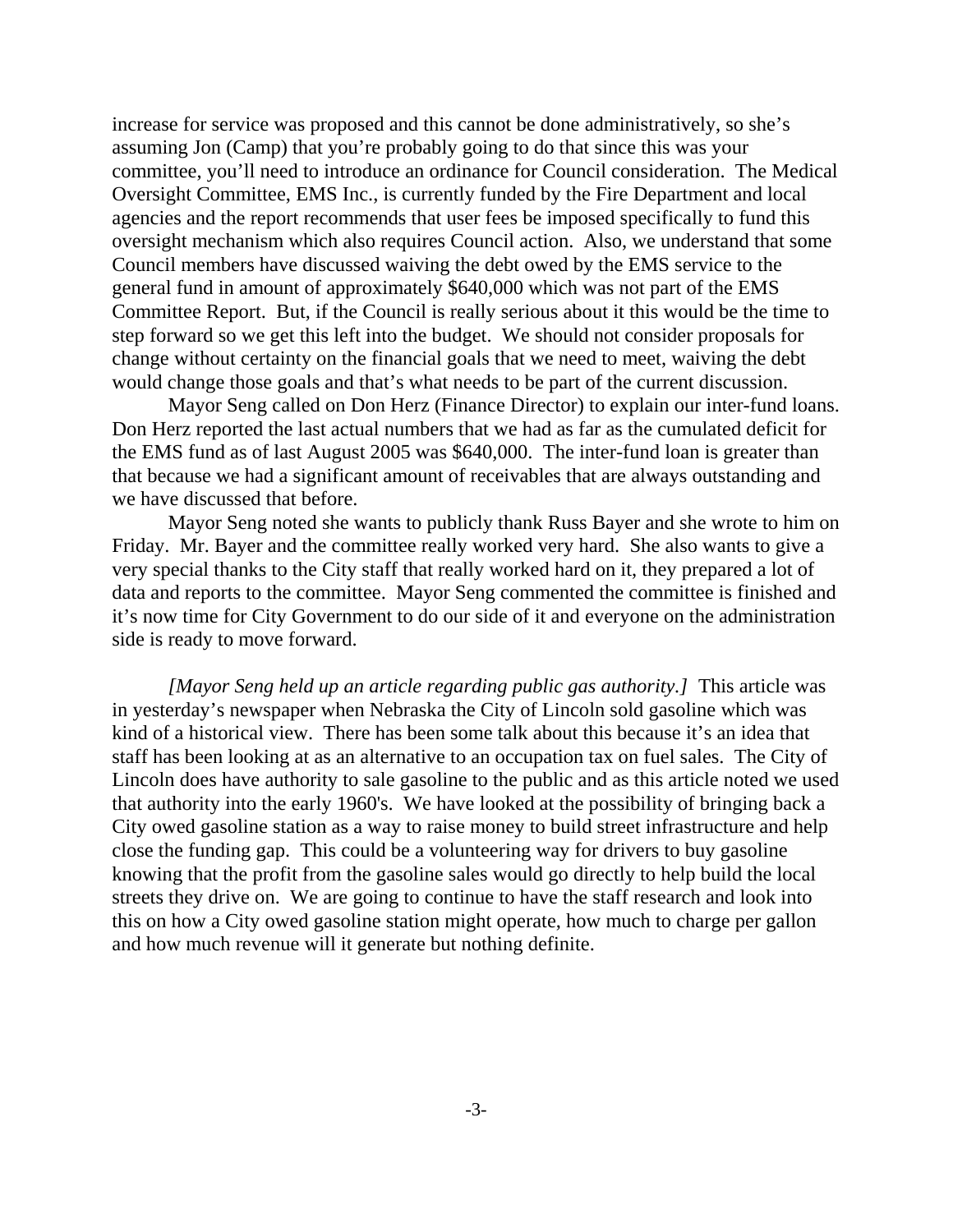Mayor Seng commented Don Herz has some information on Norman Agena's (Assessor/Register of Deeds) revaluation. Don Herz (Finance Director) reported the total increase in Lancaster County is 17.5%. The portion that was attributable to revaluation was 14.2% which was a 3.2% increase attributed to growth and the 3.2% was the fourth highest of all the counties in Nebraska preceded by Seward, Washington and Sarphy county. We think this is fairly significant, and just in round numbers that total of 17.5% represents approximately \$2 billion dollars increase in the tax space in Lincoln.

Karl Fredrickson (Public Works & Utilities Director) handed out information regarding impact fees and went over it with Council. *[Copy of this information on file in the City Council Office.]* 

Diane Gonzolas (Citizen Information Center) stated the Parks & Recreation Department and the Mayor are inviting the public to the kick-off of a fund-raising campaign for the Antelope Park Rose Garden on Thursday at 10:00 a.m. at the Sunken Gardens Pavilion. We have already received a sizable donation for the project and that will be announced at the event on Thursday as well.

Mike Merwick (Building & Safety Director) stated in regards to 1840 "E" Street, we have been meeting with them but Landon Osborne asked that this matter be delayed for another week. *[#35, 06R-66, Approving the use of public right-of-way by Landon Osborne for installation of a fence/wall at 1840 "E" Street.]* 

- 1. NEWS RELEASE RE: EMS Priorities. NO COMMENTS
- 2. NEWS RELEASE RE: Kick-Off of Rose Garden Campaign. [Diane Gonzolas mention this event earlier.] (See that discussion)
- 3. Washington Report April 7, 2006. NO COMMENTS

## **II. DIRECTORS**

#### **COUNTY COMMISSIONERS**

1. Letter to the Lincoln-Lancaster County Public Building Commission - RE: Prohibition of Concealed Weapons. — NO COMMENTS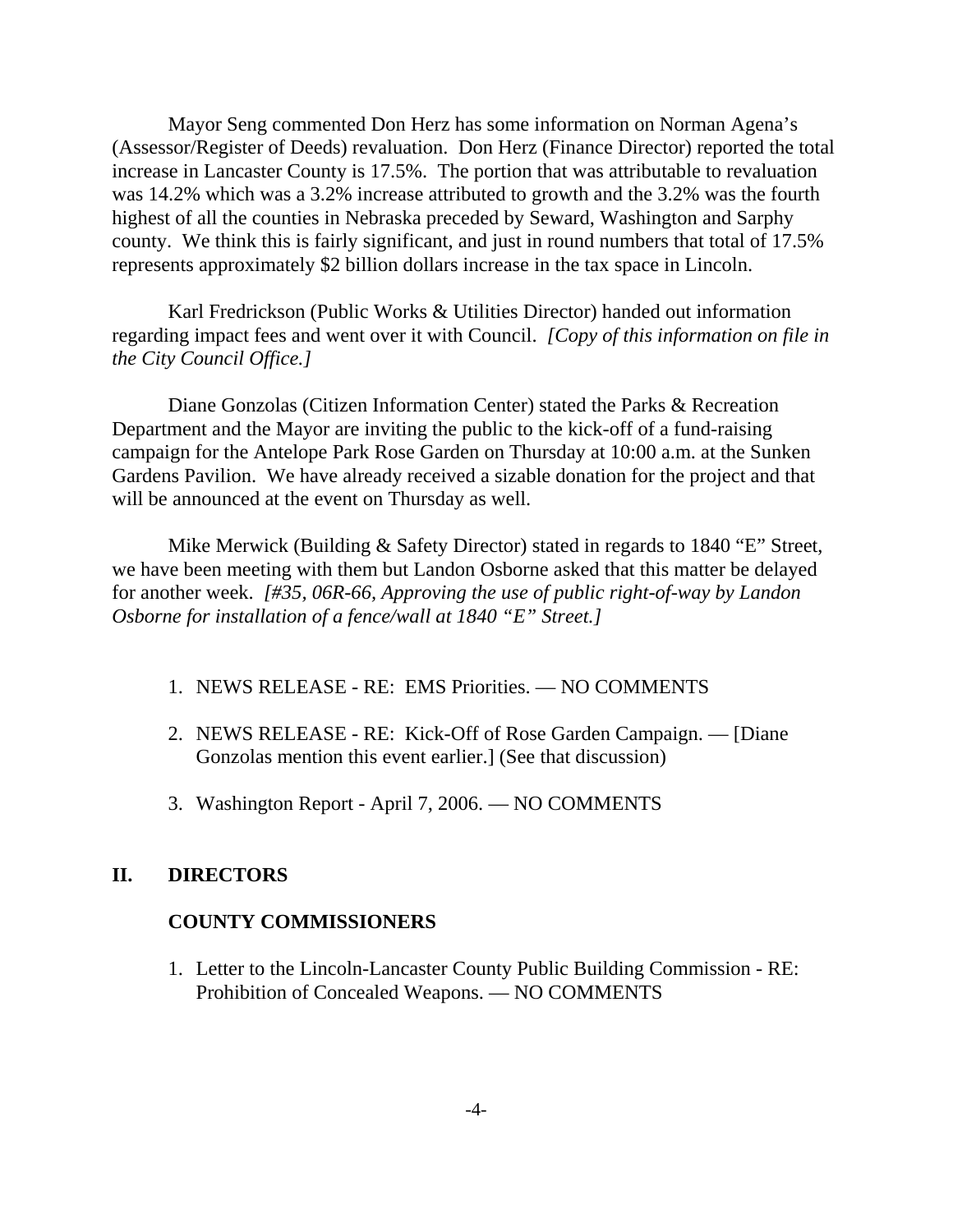## **COUNTY CLERK**

1. Letter from County Clerk - RE: Resolution 05-0109, RUTS, Rural to Urban Roadway Transition Streets Program. — NO COMMENTS

## **HEALTH DEPARTMENT**

- 1. NEWS RELEASE RE: Hazardous Waste Collection Scheduled for April 22, 2006. — NO COMMENTS
- 2. NEWS RELEASE RE: Public Health Air Quality Alert. NO COMMENTS

## **PLANNING DEPARTMENT**

1. Letter from Joe Rexwinkle to Marcia Kinning, E.S.P. - RE: Vavrina Meadows  $26<sup>th</sup>$  Addition Final Plat #06021 Generally located at Executive Hills Drive  $\&$ Cody Drive. — NO COMMENTS

## **PLANNING COMMISSION**

1. Memo & Material from Marvin Krout, Planning Director - RE: Miscellaneous # 06001- Proposed Amendments to the Planning Commission Rules & Procedures. — NO COMMENTS

## **PUBLIC WORKS & UTILITIES**

- 1. ADVISORY RE: L55X & Cornhusker Highway Intersection Safety Project, # 702185. — NO COMMENTS
- 2. ADVISORY RE: Public Open House-Stormwater System Improvement,  $50<sup>TH</sup>$ & "R" Street - 52nd & "Q" Street-Project #702200. — NO COMMENTS

## **III. CITY CLERK -**

City Clerk Joan Ross stated on their Agenda for today they have the Mayor's Award of Excellence.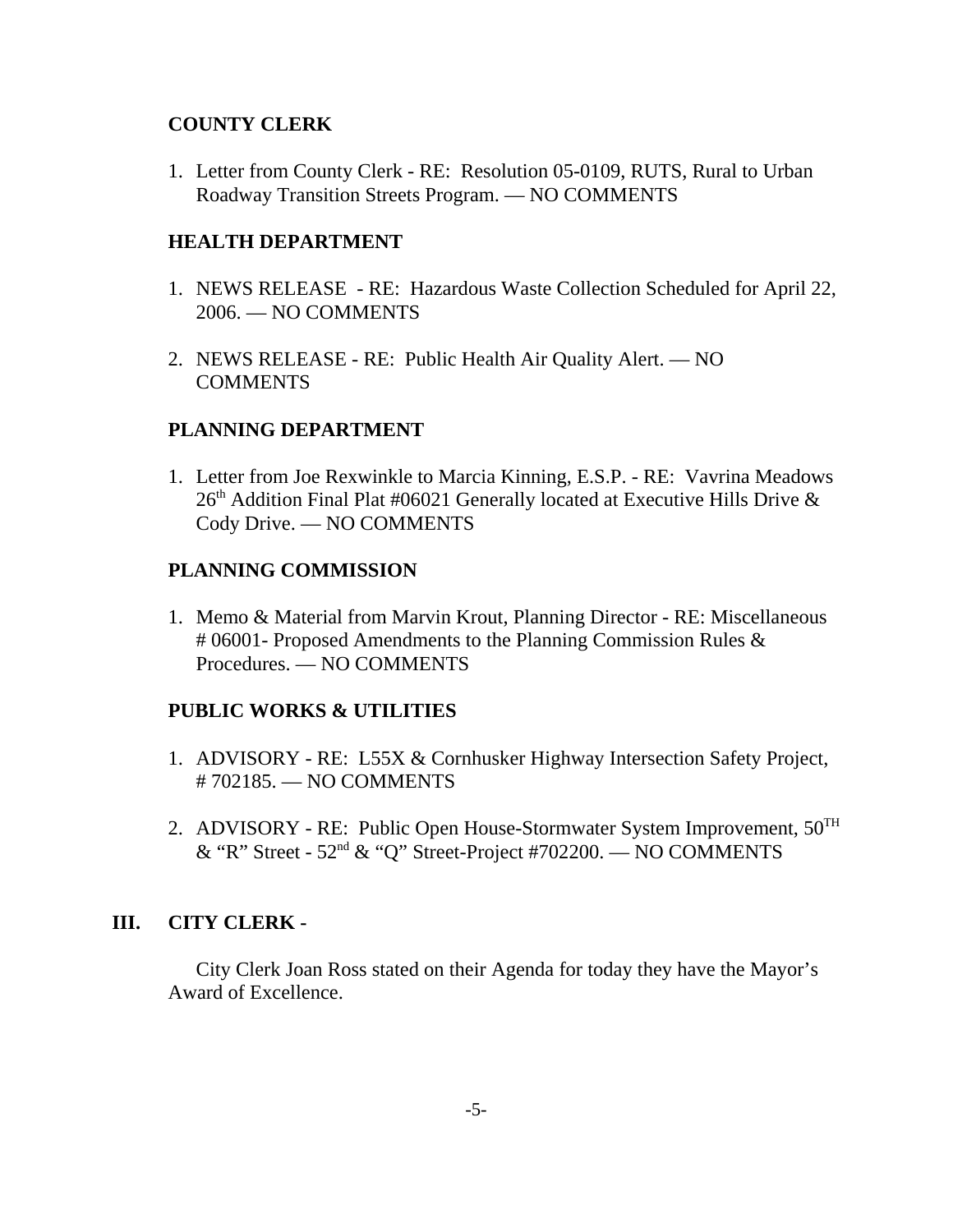Items 3, 4, & 5 will be called together. *[#3, 06R-72, Approving the Harrison Heights Conditional Annexation and Zoning Agreement between the City and Developments Unlimited LLP relating to the annexation of approximately 90.58 acres, generally located at N. 91st Street and Leighton Avenue.; #4, 06-58, Annexation 05017-Amending the Lincoln Corporate Limits Map by annexing approximately 90.6 acres of property generally located at 91st Street and Leighton Avenue.; and #5, 06-59, Change of Zone 05074-Application of Ridge Development Company for a change of zone from AG Agricultural District to R-3 Residential District on property generally located at 91<sup>st</sup> Street and Leighton Avenue.]* 

Items 8 & 9 will be called together. *[#8, 06R-74, Approving an Interlocal Cooperative Agreement between the City, the Nebraska Game & Parks Commission, and the Lower Platte South NRD for the continuance of the Saline Wetland Conservation Partnership for the management of the Implementation Plan for the Conservation of Nebraska's Eastern Saline Wetlands for a three year period.; and #9, 06R-75, Approving a Cooperative Agreement between the City and the Nature Conservancy for the continuance of the Saline Wetland Conservation Partnership for the cooperative management of the Implementation Plan for the Conservation of Nebraska's Eastern Saline Wetlands for a three year period.]* 

Items 10 & 11 will be called together. *[#10, 06R-59, Approving a Conditional Zoning Agreement between B&J Partnership and the City to prevent specific uses for the development associated with a change of zone from R-5 Residential to B-3 Commercial on property generally located at 15th Street and South Street.; and #11, 06-51, Change of Zone 06013-Application of B&J Partnership for a change of zone from R-5 Residential District to B-3 Commercial District on property generally located at 15th and South Streets.]*

For Item 23, they have a Motion-To-Amend #1 to accept the Substitute Ordinance. *[06-53, Authorizing the execution and delivery of the Southwood Lutheran Church, Buckshot Farms and Sundance Conditional Annexation and Zoning Agreement and authorizing the issuance of (1) a water revenue obligation, (2) a sanitary sewer revenue obligation and (3) a highway allocation obligation to evidence certain of the City's obligations under the Agreement.]* 

For Item 27, they have a Motion-To-Amend #1 Substitute Ordinance. *[06-52, Authorizing the execution and delivery of the Waterford Estates Conditional Annexation and Zoning Agreement and authorizing the issuance of (1) a water revenue obligation, (2) a sanitary sewer revenue obligation and (3) a highway allocation obligation to evidence certain of the City's obligations under the Agreement.]*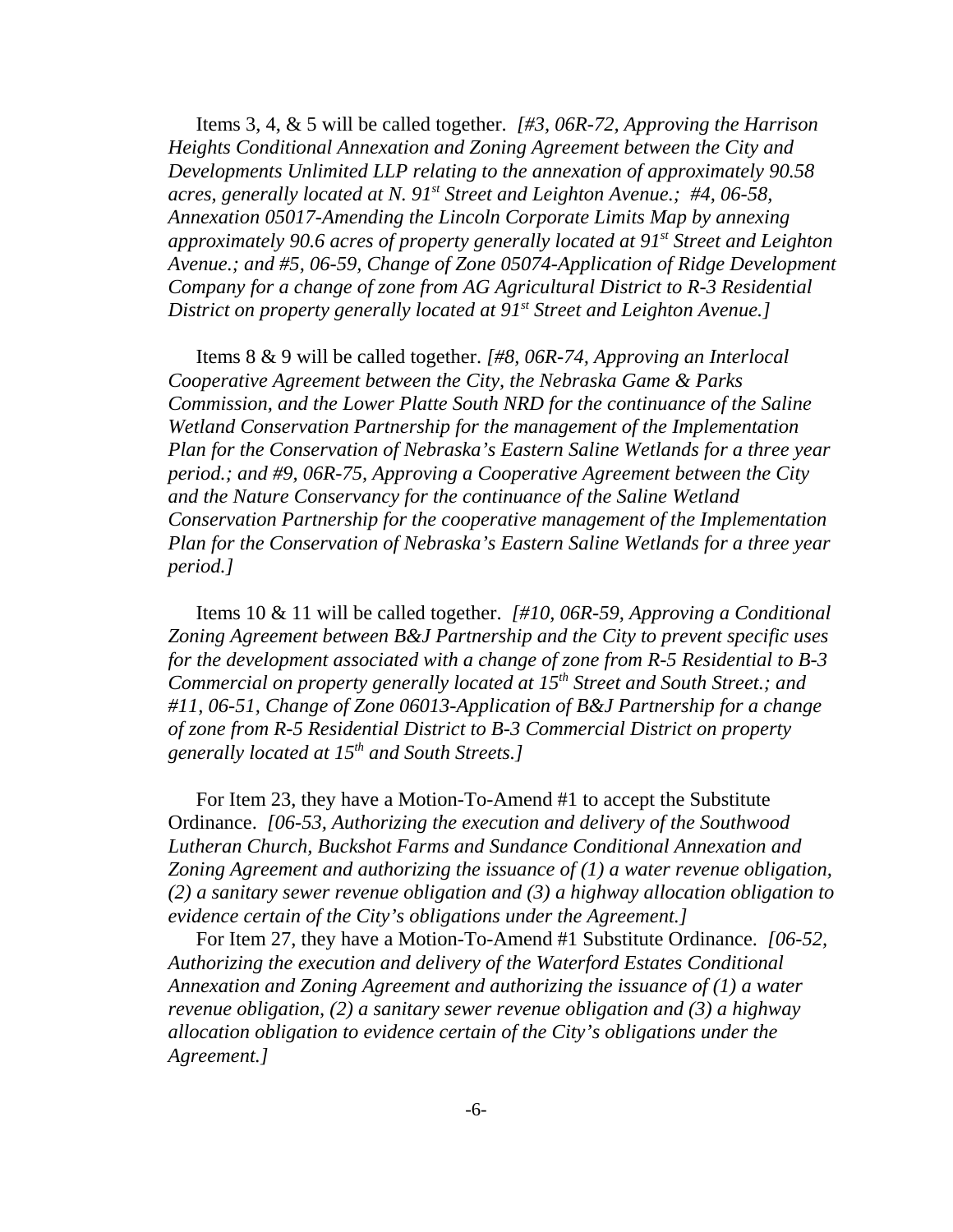For Item 31, Ken Svoboda has a Motion-To-Amend. *[06-54, Approving a contract between the City and Lincoln Haymarket Development Corp. to operate and regulate a Saturday public market in the Haymarket area, 7th Street from P to Q* Streets and *P* Street from  $7<sup>th</sup>$  to  $8<sup>th</sup>$  Streets.]

They have already talked about Item 35 to delay action one week. *[06R-66, Approving the use of public right-of-way by Landon Osborne for installation of a fence/wall at 1840 "E" Street.]* 

For Item 36, Jonathan Cook had asked that this item be moved to pending-no date certain. *[06-16, Repealing Chapter 14.44 of the Lincoln Municipal Code relating to Obstructions on Corner Lots as the requirements set forth in Chapter 14.44 would be more appropriately addressed in the City of Lincoln Design Standards.]* 

Mr. Svoboda asked Council members and Directors to review the "Pending List-Date Uncertain" and see what items we might be able to remove from the "Pending List" and bring that information forward.

## **IV. COUNCIL REQUESTS/CORRESPONDENCE -**

#### **JON CAMP - NO COMMENTS**

- 1. E-Mail from H. Arnold Wassenberg RE: Privatize ambulance service. NO **COMMENTS**
- 2. E-Mail from Roberta Poppe RE: Thanks for all work on the ambulance service. — NO COMMENTS
- 3. E-Mail from Anand V. Rau RE: New proposal for responsible driving in Lincoln. — NO COMMENTS

#### **JONATHAN COOK -**

Mr. Cook asked if there are any amendments planned from staff for the  $15<sup>th</sup>$  & South Street issue? Marvin Krout (Planning Director) replied yes. Mr. Krout commented you had asked a question about the fact that they had a buffer area on their permitted parking lot and would they agree to ship that to be a curbside landscape. Their answer was yes and said so publicly to the South Street merchants and to other groups. My suggestion was that if you're interested in that you could amend the development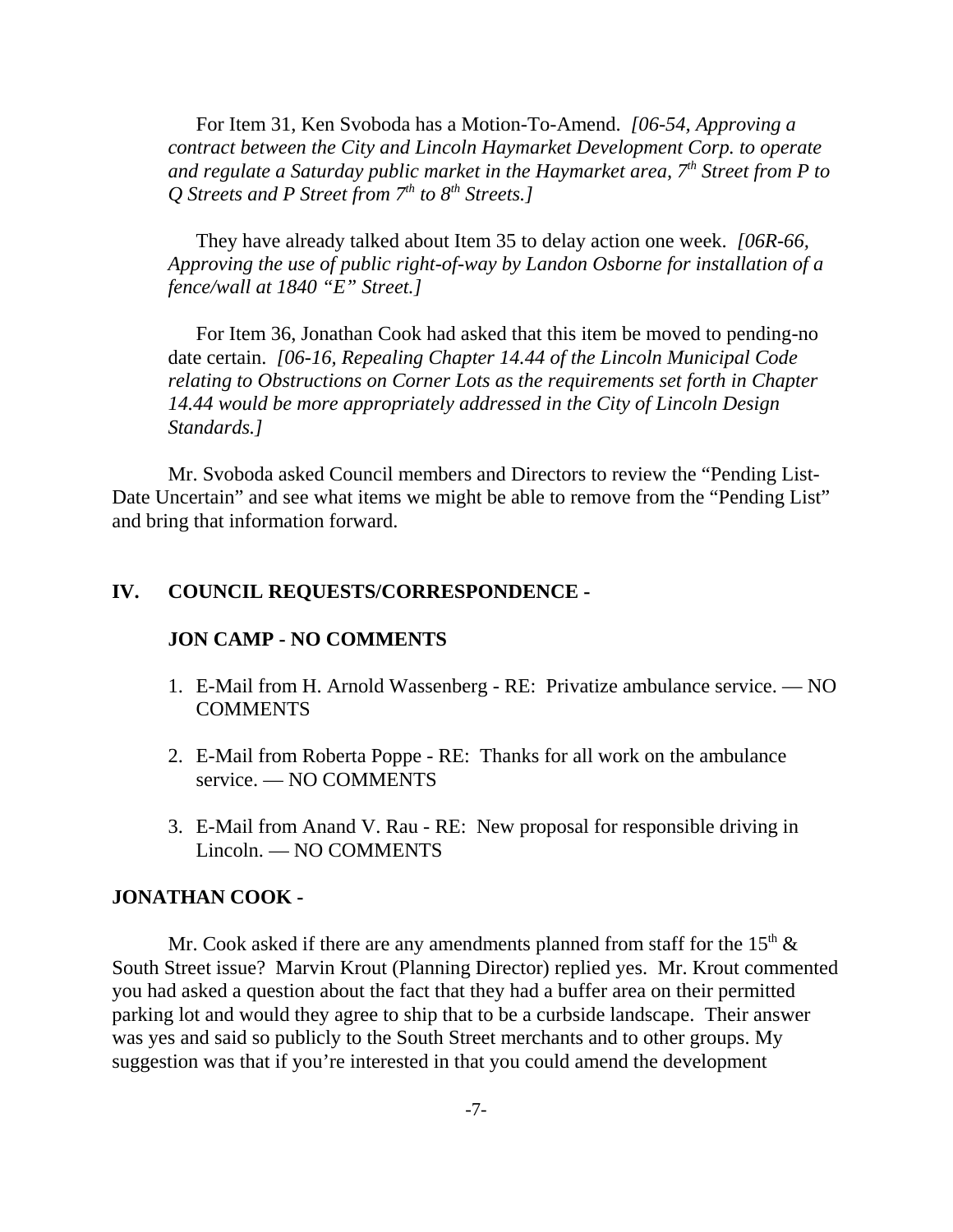agreement and add in a requirement for pedestrian easement in the 6 foot area and they reserve a buffer, so basically that is what you would be doing is extending the sidewalk into that area and having (inaudible). They said that they could not afford in their site plan to give any more than the 6 foot they had shown in their site plan for that purpose. Mr. Cook asked if they could have an amendment ready for the meeting? Mr. Krout stated this would take an ordinance so he thinks we need some direction from Council after testimony as to whether or not you wanted us to submit any kind of amended development agreement. Mr. Krout stated he will check with Rick Peo (City Attorney). Adding, we also need to confirm that it is 6 feet, so it probably would be best to give it a week and let us look at those details. Mr. Camp asked Mr. Krout if he will have information on how it effects transportation in the community and into the neighborhood to the north? Mr. Krout stated Planning and Public Works will be at the meeting to try to respond to your questions.

Mr. Cook stated he would like to speak with Marvin Krout (Planning Director) after the Directors' Meeting today.

#### **ROBIN ESCHLIMAN** -

Ms. Eschliman pointed out to Mike Merwick (Building & Safety Director) that there was a letter addressed to him in the Council packet on Thursday.

1. Request to Steve Hubka, Budget Officer - RE: Weeks ago the City currently had deficit of \$6 million-What is it now? - RFI#4 - 04/12/06. — NO **COMMENTS** 

#### **DAN MARVIN -**

Mr. Marvin stated he would like to speak with Karl Fredrickson (Public Works & Utilities Director) after the Directors' Meeting today.

1. Response from Marvin Krout, Planning Director - RE: Annexation Agreements - RFI #2 - 04/06/06. (NOTE: Also listed on the Director's Addendum for 4/10/06). — NO COMMENTS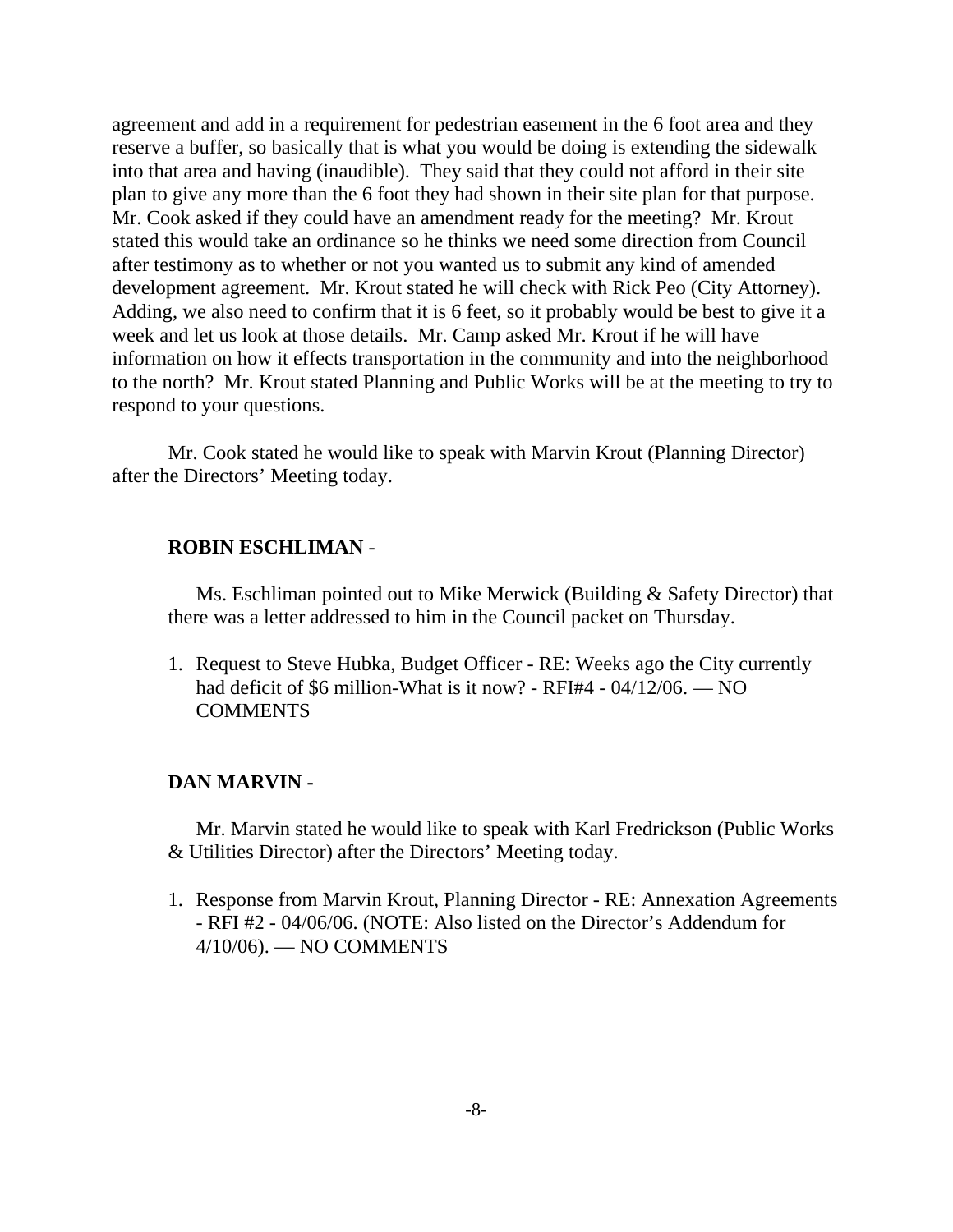## **ANNETTE McROY - NO COMMENTS**

## **PATTE NEWMAN - NO COMMENTS**

1. E-Mail from Ronald Wall - RE: Expressing courtesy by city employees. — NO COMMENTS

# **KEN SVOBODA - NO COMMENTS**

## **V. MISCELLANEOUS** -

- 1. E-Mail from 3612 South  $75<sup>th</sup>$  Street RE: Weapons & Community. NO **COMMENTS**
- 2. Letter from Dennis Thaemert, The Lerner Company -RE: Thanks for a very positive experience. — NO COMMENTS
- 3. Letter from LeAnna Shike RE: Thanks for opportunity to speak at City Council Meeting. — NO COMMENTS
- 4. Letter RE: Concealed Weapons Law. NO COMMENTS
- 5. Article Received Complimenting Lincoln's Recycling. NO COMMENTS
- 6. E-Mail from Tammy Hurlbut RE: Return the ambulance service to private company. — NO COMMENTS
- 7. E-Mail from Zemis Sedriks RE: Oppose Change of Zone #06012. NO **COMMENTS**
- 8. Letter from Fred & Janet Matulka RE: Ambulance reforms? NO COMMENTS
- 9. E-Mail from E. Wayne Boles, Director of Corporate Relations Telesis, Inc. RE: Award to companies of Telesis, Inc. — NO COMMENTS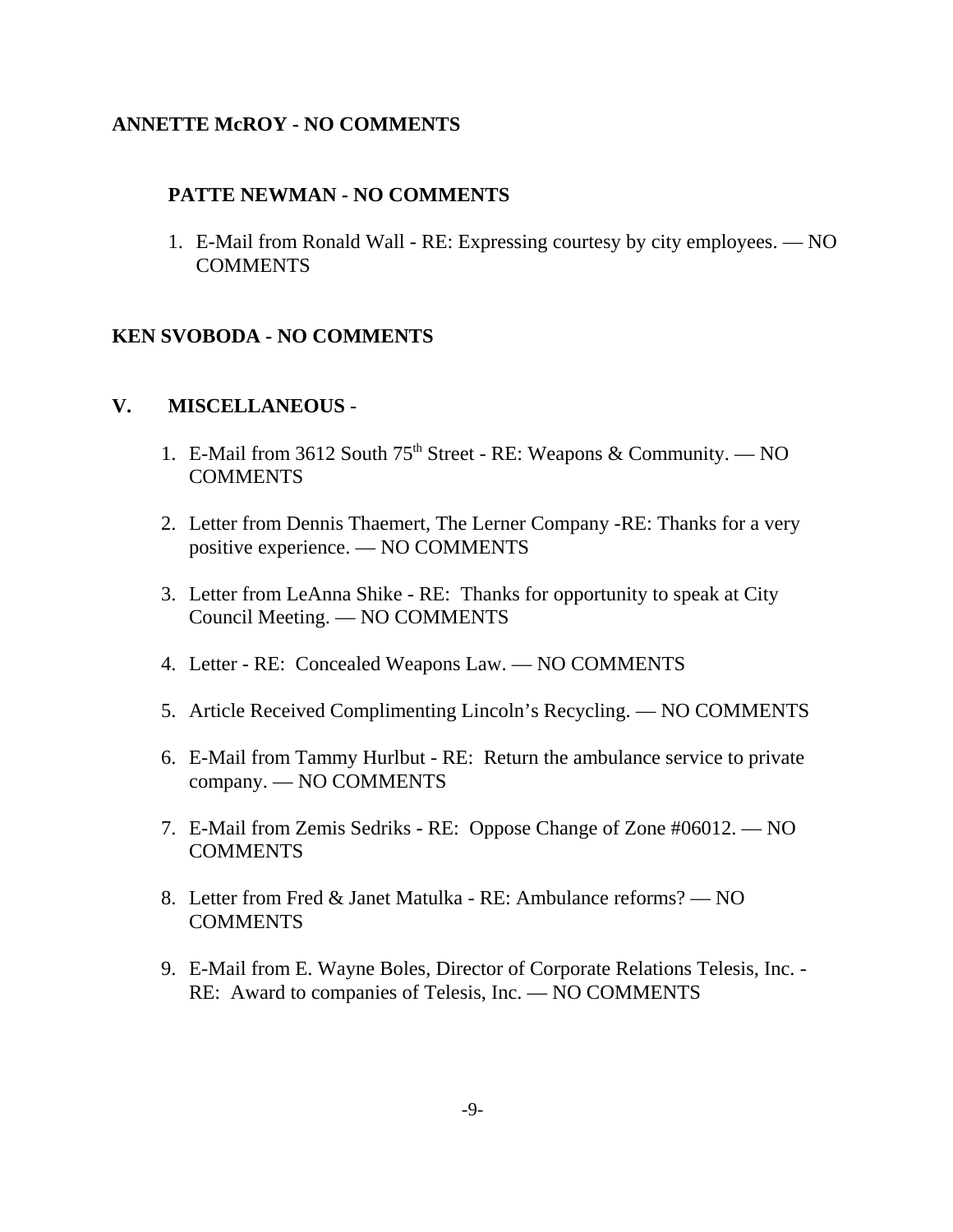E-Mails/Letter in Support of relocation of Glenn Hillhouse's CARSTAR business:

- (10.) E-Mail from Darin Rich. NO COMMENTS
- (11.) E-Mails (2) from Bill Fagerberg. NO COMMENTS
- (12.) Letter from Robert Schurtz. NO COMMENTS
- (13.) Letter from Gary Blattert, President, Earl Carter Company. NO **COMMENTS**
- 14. E-Mail & Graph from Terry Bundy, LES RE: Laramie Station Stockpile status. — NO COMMENTS
- 15. Letter to Bob Boyce from Mayor Seng RE: Enthusiasm for bike lanes plan. NO COMMENTS

# **AD D E N D U M - (April 17th)**

## **I. MAYOR -**

- 1. NEWS RELEASE RE: Mayor Seng's Public Schedule Week of April 15 through 21, 2006-Schedule subject to change. — NO COMMENTS
- 2. NEWS RELEASE RE: Public Invited To Open House On Stormwater Improvements. — NO COMMENTS
- 3. NEWS RELEASE RE: Traffic To Move To West Lanes Of 48<sup>th</sup> Between "M" & "R" Streets. — NO COMMENTS
- 4. NEWS RELEASE RE: Open House Set For Safety Improvements To  $56<sup>th</sup>$  & Cornhusker. — NO COMMENTS

## **II. CITY CLERK - NONE**

## **III. CORRESPONDENCE**

**A. COUNCIL REQUESTS/CORRESPONDENCE - NONE**